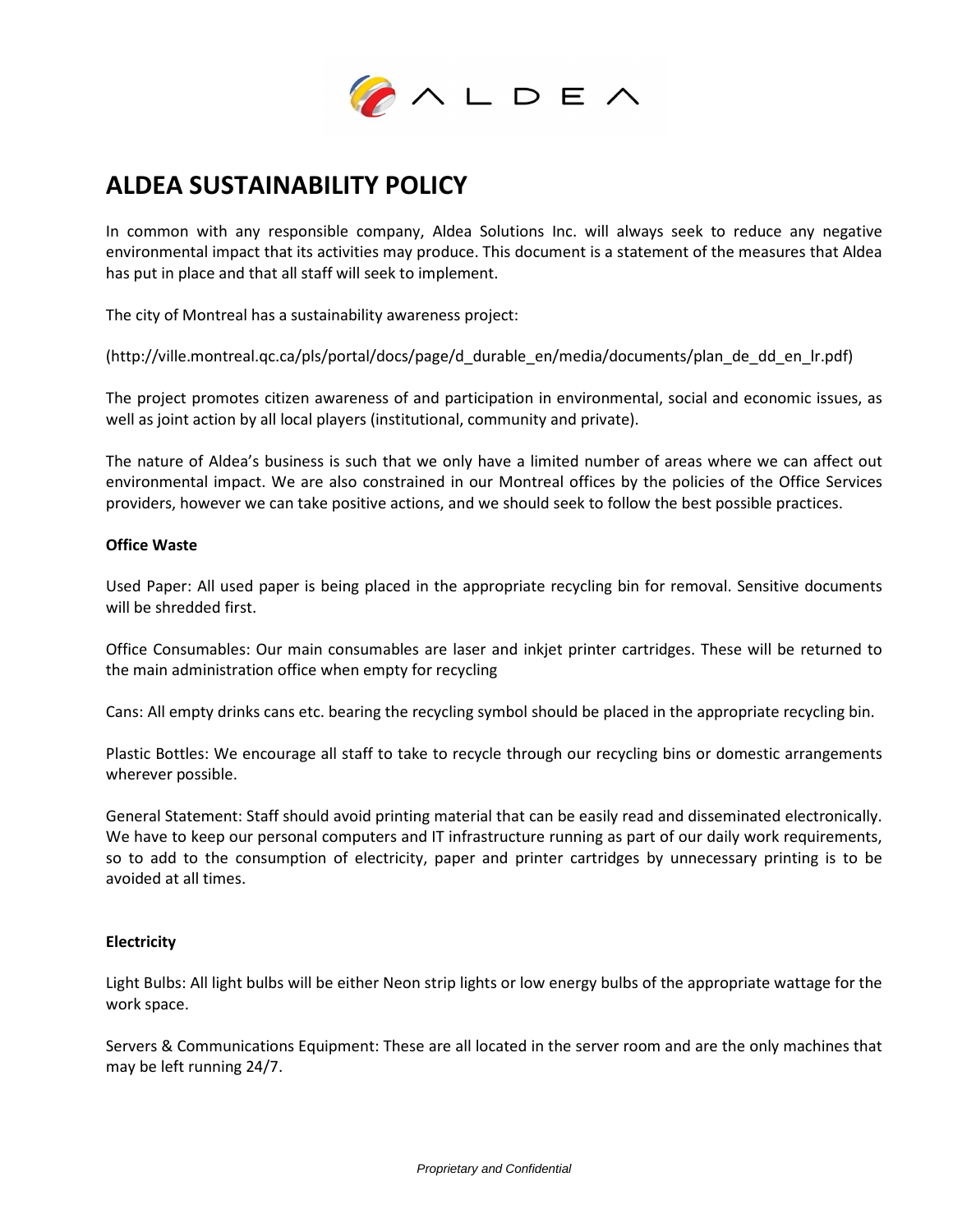Air Conditioning: Air conditioners are heavy consumers of electricity and should only be used when office temperatures become uncomfortable. Although we are required to abide by legislation in this area, we encourage all staff to restrict the use of the air conditioners as much as possible. We do, however, fully appreciate that this is a subjective judgement, and whilst respecting the maximum temperature, we ask primarily that all staff think twice before switching the units on.

The exception to this is the air conditioning in the Server room. The equipment runs 24/7 and must be kept within operating parameters. The air conditioning in the Server room will be left running 24/7 and the thermostat will be set at 24 degrees Celsius.

PCs, Monitors and Printers: Unless there is an operation reason to the contrary, all PCs, monitors and printers will be switched off at the end of the working day. Similarly, if your personal equipment is to be left unused for a significant length of time, it should be switched off or, in the case of PCs, put into Hibernation.

General Statement: As a general rule of thumb, if it uses electricity and it isn't needed, switch it off.

### **Heating**

Temperature settings: As with air conditioning, there are legislative requirements to bear in mind and this is therefore a subjective judgement in many cases. However, whilst respecting the minimum temperature, we again ask all staff to think about how warm their office needs to be for comfort and adjust the thermostats accordingly.

If staff are working antisocial hours and require additional heating, full instructions for short-term overrides of the timer are available in the main Administration office.

# **Travel**

Aldea staff cannot avoid travel – it is an essential part of our business and on many occasions we have no real option but to fly. However, we should all take care to think about the most environmentally efficient forms of travel that we can use.

Trains: in EMEA region our staff should always use train travel as a practical alternative to driving or flying.

Park & Ride: If you know the area (i.e. if you pay regular visits to a customer) check to see if there is a practical Park & Ride scheme that you can use.

Your Car: Aldea pays the appropriate rate per mile for driving. However, the use of Hybrid or Electric vehicles is encouraged.

Reducing our negative impact on the environment is part infrastructure and part common sense. Aldea Solutions Inc. encourages all staff to keep the environment in mind at all times, and to do their personal best to minimise waste and emissions.